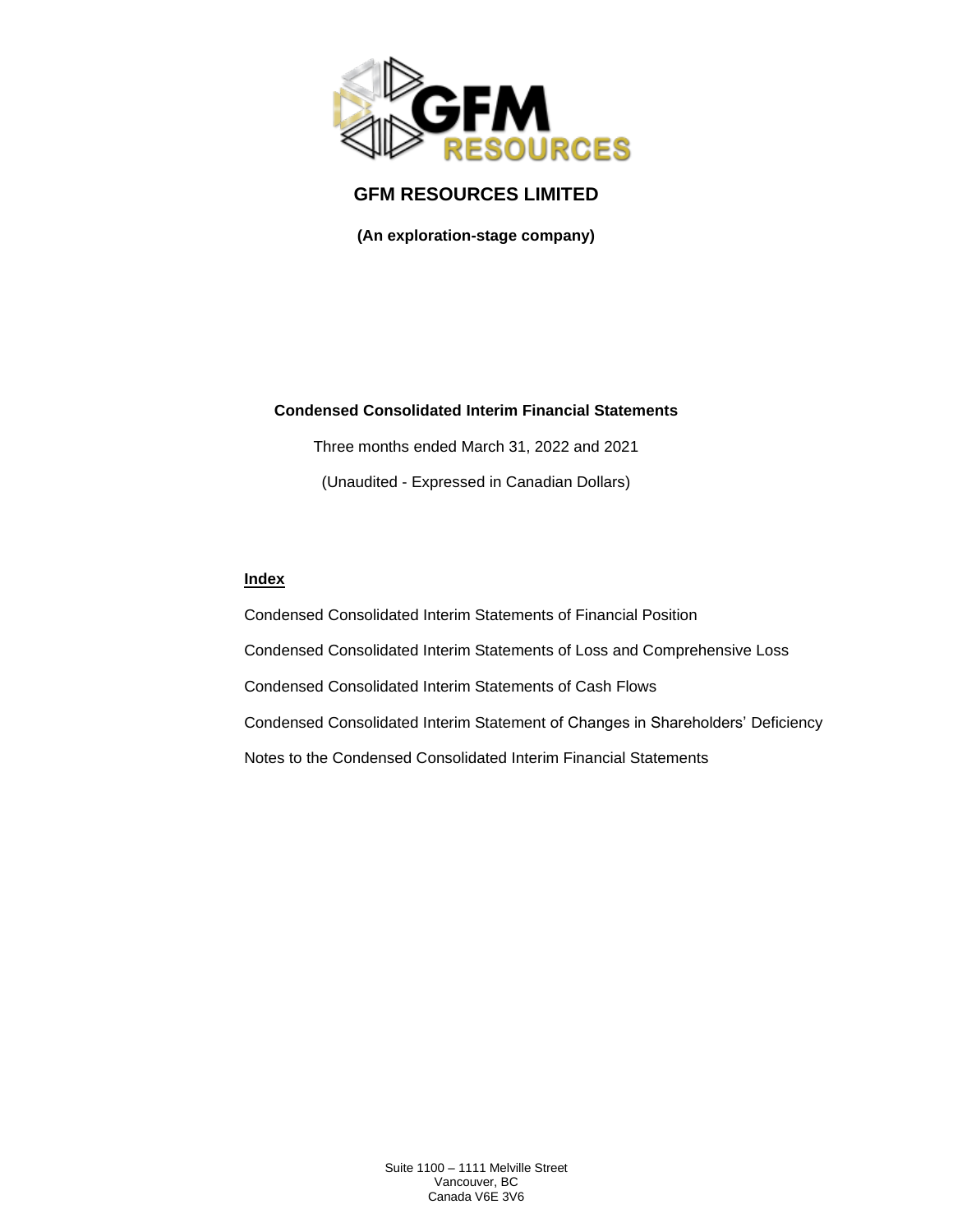## **NOTICE TO READER**

### **THE ISSUER'S AUDITORS HAVE NOT REVIEWED OR BEEN INVOLVED IN THE PREPARATION OF THESE CONDENSED CONSOLIDATED INTERIM FINANCIAL STATEMENTS**

Under National Instrument 51-102, Part 4, subsection 4.3(3)(a), if an auditor has not performed a review of the condensed consolidated interim financial statements, they must be accompanied by a notice indicating that the condensed consolidated interim financial statements have not been reviewed by an auditor.

The accompanying unaudited condensed consolidated interim financial statements of the Company have been prepared by and are the responsibility of the Company's management.

The Company's independent auditor has not performed a review of these condensed consolidated interim financial statements in accordance with the standards established by the Canadian Institute of Chartered Accountants for a review of interim financial statements by an entity's auditor.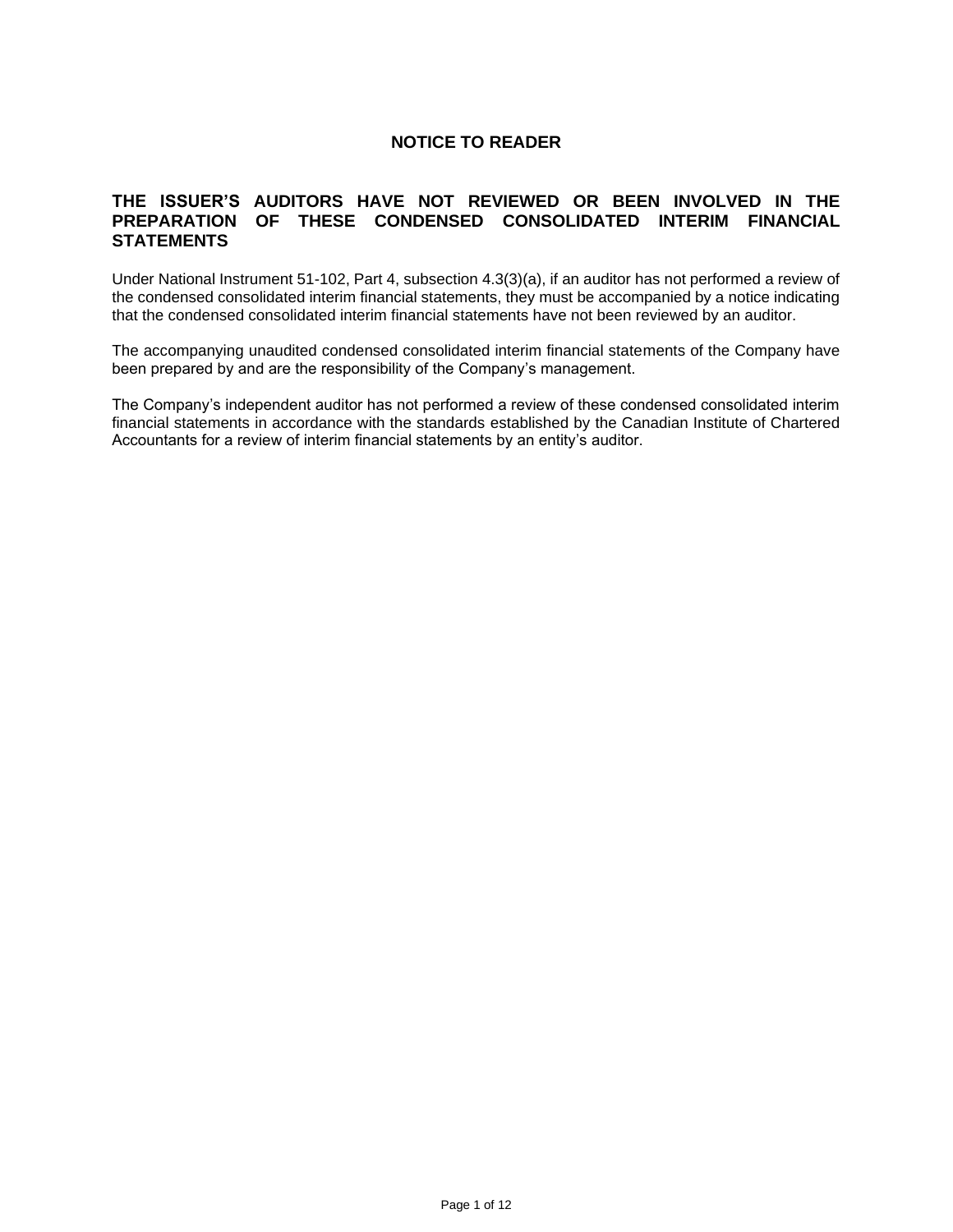(an exploration-stage company)

# **CONDENSED CONSOLIDATED INTERIM STATEMENTS OF FINANCIAL POSITION**

(Unaudited, prepared by management)

(Expressed in Canadian Dollars)

| As at                                              |                | March 31, 2022<br>(Unaudited) | December 31, 2021<br>(Audited) |
|----------------------------------------------------|----------------|-------------------------------|--------------------------------|
|                                                    | Note           | \$                            | \$                             |
| <b>ASSETS</b>                                      |                |                               |                                |
| <b>Current</b>                                     |                |                               |                                |
| Cash and cash equivalents                          |                | 26,051                        | 39,547                         |
| Accounts receivable                                | 4              | 1,217                         | 789                            |
| Prepaid expenses and deposits                      |                | 1,604                         | 1,751                          |
| Advance payment of mineral concessions             | 9              | 6,995                         |                                |
|                                                    |                | 35,867                        | 42,087                         |
|                                                    |                |                               |                                |
| <b>LIABILITIES</b>                                 |                |                               |                                |
| <b>Current</b>                                     |                |                               |                                |
| Accounts payable and accrued liabilities           | 5              | 21,984                        | 18,039                         |
| Due to related parties                             | 6, 8           | 7,623                         |                                |
| Loans with related party                           | 6, 8           | 1,196,914                     | 1,169,621                      |
|                                                    |                | 1,226,521                     | 1,187,660                      |
| <b>SHAREHOLDERS' DEFICIENCY</b>                    |                |                               |                                |
| Share capital                                      | $\overline{7}$ | 3,484,022                     | 3,484,022                      |
| Contributed surplus                                |                | 870,442                       | 870,442                        |
| Foreign currency reserve                           |                | 130,634                       | 135,627                        |
| Deficit                                            |                | (5,675,752)                   | (5,635,664)                    |
|                                                    |                | (1, 190, 654)                 | (1, 145, 573)                  |
|                                                    |                | 35,867                        | 42,087                         |
|                                                    |                |                               |                                |
| Nature of operations and going concern uncertainty | 1              |                               |                                |
| Subsequent event                                   | 14             |                               |                                |

*The accompanying notes are integral part of these condensed consolidated interim financial statements*

Approved by the board of directors and authorized for issue on May 29, 2022

| "James Robertson" | "Horacio Alcocer" |
|-------------------|-------------------|
| Director          | Director          |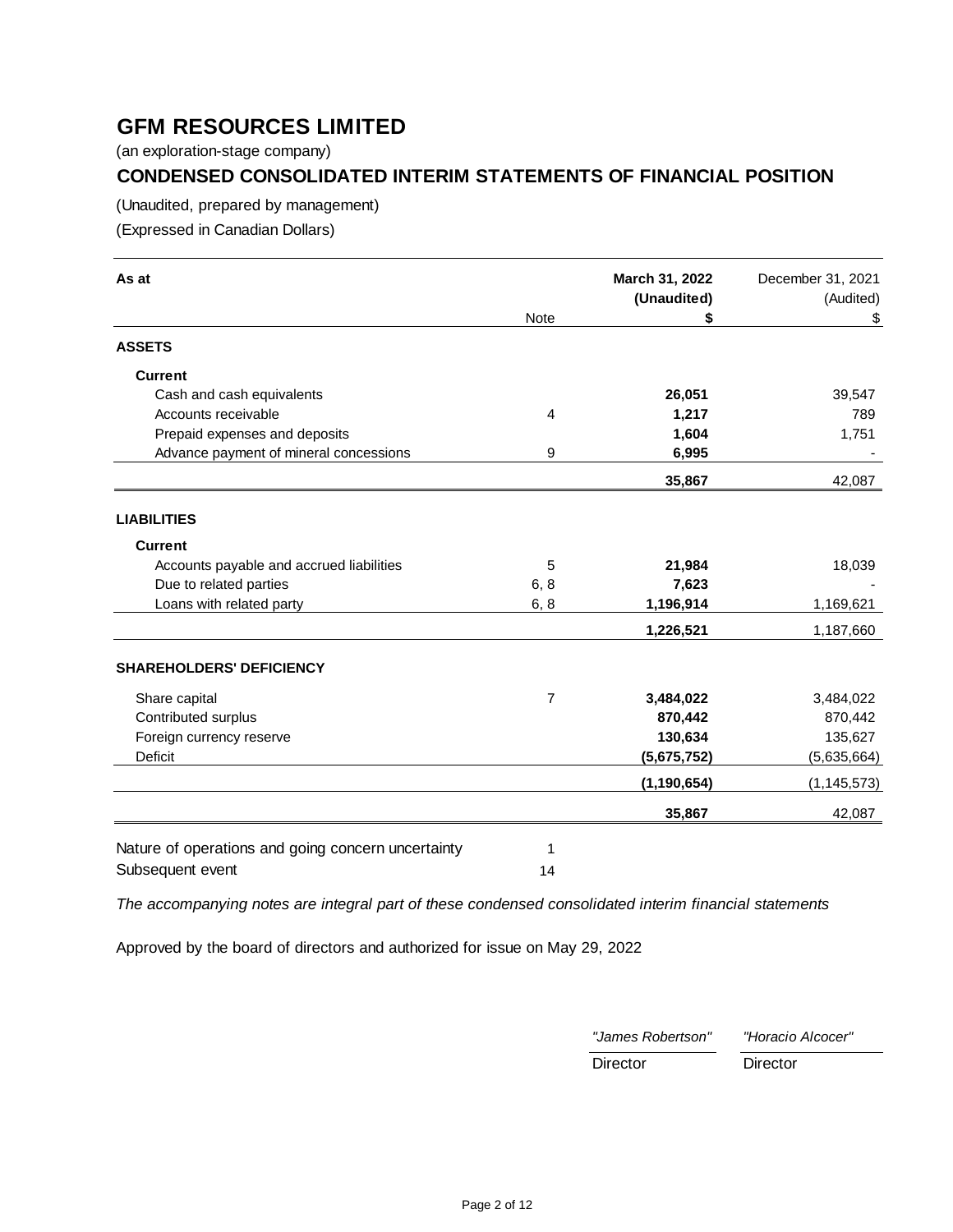(an exploration-stage company)

# **CONDENSED CONSOLIDATED INTERIM STATEMENTS OF LOSS AND COMPREHENSIVE LOSS**

(Unaudited, prepared by management)

(Expressed in Canadian Dollars)

|                                               |      | Three months ended March 31 |            |
|-----------------------------------------------|------|-----------------------------|------------|
|                                               |      | 2022                        | 2021       |
|                                               | Note | \$                          | \$         |
| <b>EXPENSES</b>                               |      |                             |            |
| Administration and accounting                 | 8    | 15,000                      | 15,000     |
| Audit and legal                               |      | 7,832                       | 4,440      |
| Property examination costs                    | 9    | 6,882                       | 6,457      |
| Filing and transfer agent fees                |      | 2,601                       | 2,532      |
| Directors' fees                               | 8    | 6,000                       | 6,000      |
| Office and sundry                             |      | 1,467                       | 1,158      |
| Foreign exchange loss (gain)                  |      | (11, 698)                   | (1, 401)   |
| Loss before other expenses                    |      | (28,084)                    | (34, 186)  |
| Other income (expenses)                       |      |                             |            |
| Interest on loans                             | 6    | (11, 411)                   | (8, 745)   |
| Mexican taxes                                 |      | (593)                       | 3,712      |
| Loss for the period                           |      | (40, 088)                   | (39, 219)  |
| Other comprehensive income (loss)             |      |                             |            |
| Exchange differences on translating           |      |                             |            |
| foreign operations, net of tax                |      | (4,993)                     | 14,477     |
| Total comprehensive loss for the period       |      | (45,081)                    | (24,742)   |
| Loss per share (basic and diluted)            |      | (0.00)                      | (0.00)     |
|                                               |      |                             |            |
| Weighted average number of shares outstanding |      |                             |            |
| (basic and diluted)                           |      | 19,085,071                  | 19,085,071 |

*The accompanying notes are integral part of these condensed consolidated interim financial statements*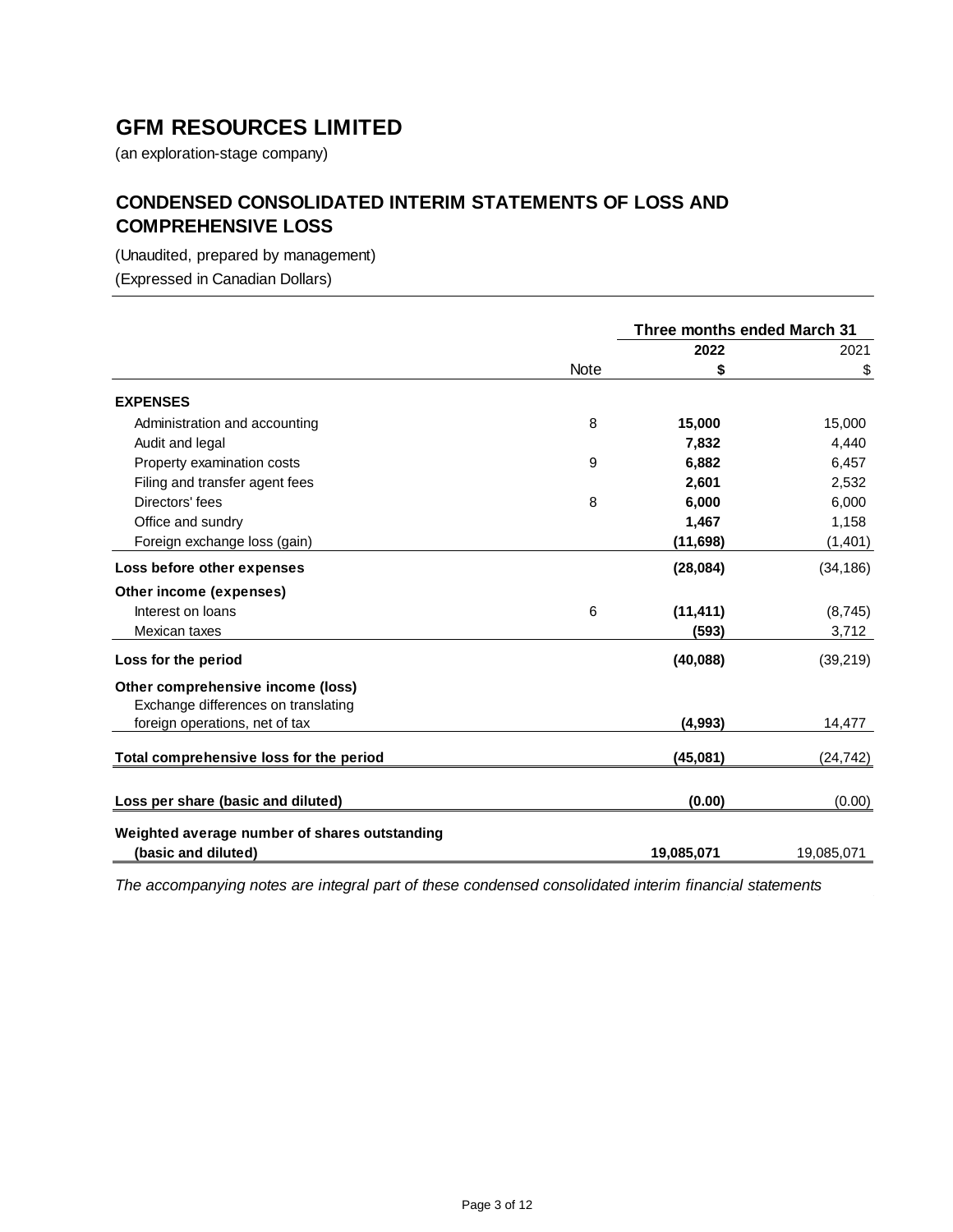(an exploration-stage company)

# **CONDENSED CONSOLIDATED INTERIM STATEMENTS OF CASH FLOWS**

(Unaudited, prepared by management)

(Expressed in Canadian Dollars)

|                                                       |             | Three months ended March 31 |           |
|-------------------------------------------------------|-------------|-----------------------------|-----------|
|                                                       |             | 2022                        | 2021      |
|                                                       | <b>Note</b> | \$                          | \$        |
| <b>Operating activities</b>                           |             |                             |           |
| Loss for the period                                   |             | (40,088)                    | (39, 219) |
| Adjustments for items not involving cash:             |             |                             |           |
| - Non-cash interest accrued on loans                  | 6           | 11,411                      | 8,745     |
| - Non-cash impact of foreign exchange translation     |             | (13, 397)                   | (7,906)   |
| Changes in non-cash working capital items:            |             |                             |           |
| - Accounts receivable                                 |             | (428)                       | (640)     |
| - Prepaid expenses and deposits                       |             | 147                         | 269       |
| - Advance payment of mineral concessions              | 9           | (6,995)                     | (6,380)   |
| - Accounts payable and accrued liabilities            |             | 2,050                       | 992       |
| - Amounts due to related parties                      | 6, 8        | 7,623                       |           |
| Cash used in operating activities                     |             | (39, 677)                   | (44, 139) |
| Cash flows from financing activities                  |             |                             |           |
| Loans from related party                              | 6, 8        | 38,031                      | 89,166    |
| Interest repayment on loan from related party         | 6           | (11, 841)                   | (21, 751) |
| Cash generated from financing activities              |             | 26,190                      | 67,415    |
| Effect of foreign exchange translation on cash        |             | (9)                         | (127)     |
| Net change in cash                                    |             | (13, 496)                   | 23,149    |
| Cash, beginning of the period                         |             | 39,547                      | 4,320     |
| Cash, end of the period                               |             | 26,051                      | 27,469    |
| Supplementary information with respect to cash flows: |             |                             |           |
| Income taxes paid in cash<br>Interest paid in cash    | 6           | 11,841                      | (21, 751) |

*The accompanying notes are integral part of these condensed consolidated interim financial statements*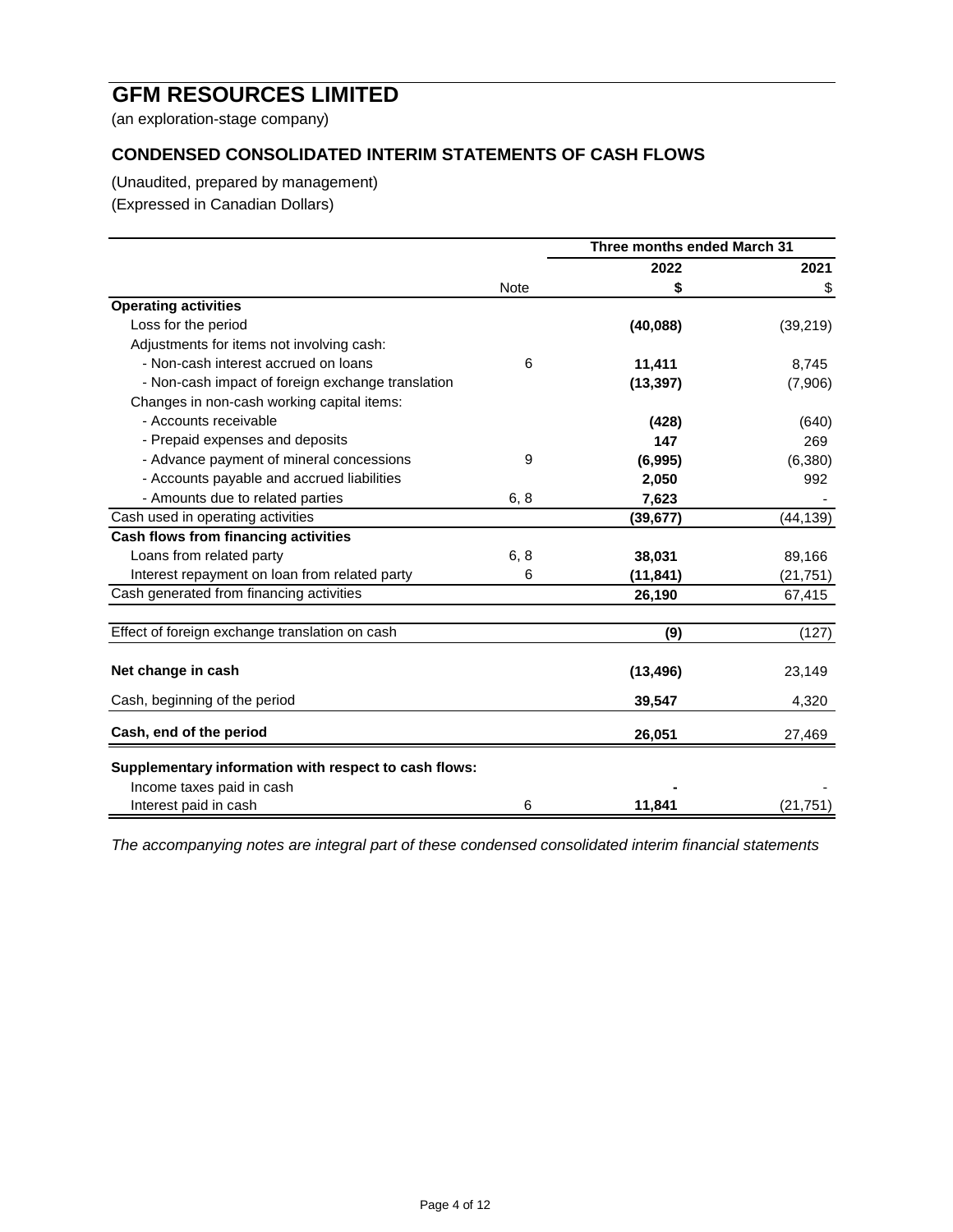(an exploration-stage company)

# **CONDENSED CONSOLIDATED INTERIM STATEMENTS OF CHANGES IN SHAREHOLDERS' DEFICIENCY**

(Unaudited, prepared by management)

(Expressed in Canadian Dollars)

|                                   | Share capital |           |                        |                             |             |               |
|-----------------------------------|---------------|-----------|------------------------|-----------------------------|-------------|---------------|
|                                   | Amount        | Value     | Contributed<br>surplus | Foreign<br>currency reserve | Deficit     | Total         |
|                                   | #             |           |                        |                             |             |               |
| Balance, December 31, 2020        | 19,085,071    | 3.484.022 | 870.442                | 124,615                     | (5,438,819) | (959, 740)    |
| Comprehensive loss for the period |               |           |                        | 14,477                      | (39, 219)   | (24, 742)     |
| Balance, March 31, 2021           | 19,085,071    | 3,484,022 | 870.442                | 139,092                     | (5,478,038) | (984, 482)    |
| Comprehensive loss for the period |               |           |                        | (3,465)                     | (157, 626)  | (161, 091)    |
| Balance, December 31, 2021        | 19,085,071    | 3.484.022 | 870.442                | 135.627                     | (5,635,664) | (1, 145, 573) |
| Comprehensive loss for the period |               |           |                        | (4,993)                     | (40,088)    | (45,081)      |
| Balance, March 31, 2022           | 19,085,071    | 3.484.022 | 870.442                | 130,634                     | (5,675,752) | (1, 190, 654) |

*The accompanying notes are integral part of these condensed consolidated interim financial statements*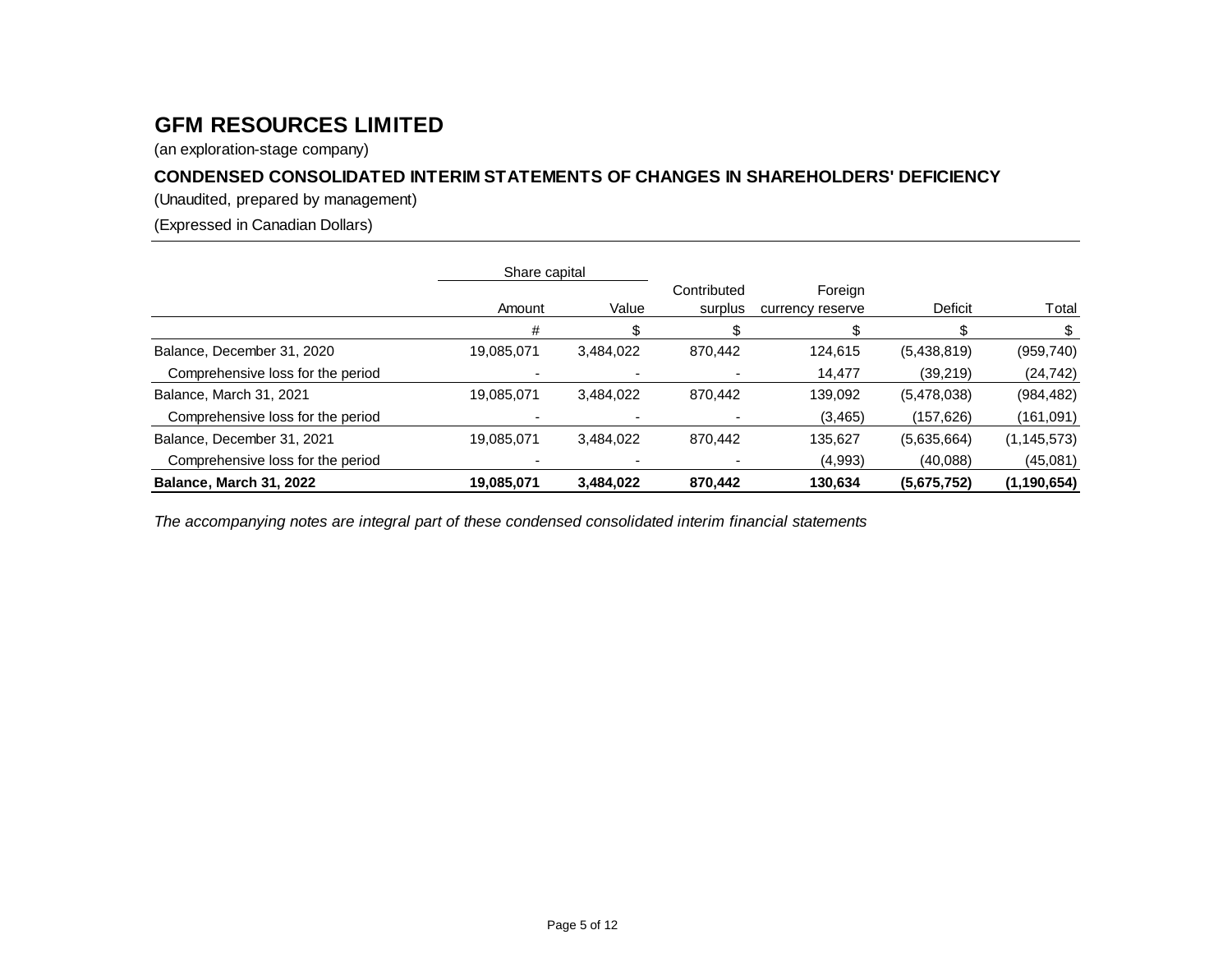(An exploration-stage company)

### **NOTES TO THE CONDENSED CONSOLIDATED INTERIM FINANCIAL STATEMENTS**

Three months ended March 31, 2022 and 2021

(Unaudited - Expressed in Canadian dollars except where indicated)

### **1. Nature of Operations and Going Concern Uncertainty**

GFM Resources Limited (the "Company") was incorporated under the laws of British Columbia, Canada, on September 3, 1987. During the year ended December 31, 2000, the Company continued its operation in the Yukon Territory under the Business Corporation Act of Yukon and registered as an extra-provincial company in British Columbia under the laws of British Columbia. The addresses of the Company are:

- Administration office: Suite 1100 1111 Melville Street, Vancouver, BC V6E 3V6, Canada.
- Registered records office: Suite 1500 1055 West Georgia Street, Vancouver, BC, V6E 4N7, Canada

The Company is in the business of acquisition, exploration and development of mineral properties, and is in one operating segment, namely mineral exploration in Mexico.

These condensed consolidated interim financial statements have been prepared on a going concern basis which assumes the Company will be able to realize its assets and discharge its liabilities in the normal course of business for the foreseeable future.

The Company has incurred significant losses since inception, and has a working capital deficiency, as follows:

|                             | <b>March 31, 2022</b> | December 31, 2021 |
|-----------------------------|-----------------------|-------------------|
|                             |                       |                   |
| Deficit                     | (5,675,752)           | (5,635,664)       |
| Working capital deficiency: | (1, 190, 654)         | (1, 145, 573)     |

The Company is controlled by Compañía Minera Autlán, S.A.B. de C.V. ("Autlan"), of Mexico, in turn controlled by a director of the Company. Continued operations of the Company are dependent on the Company's ability to obtain public equity financing or to receive continued financial support from its controlling shareholder, Autlan. There can be no assurance the Company will be successful in achieving these goals and, accordingly, there is a material uncertainty casting significant doubt about the Company's ability to continue as a going concern.

Furthermore, the COVID-19 pandemic has negatively impacted global financial markets and may continue to do so. The economic viability of the Company's business plan could be impacted by its ability to obtain financing, and global economic conditions impact the general availability of financing through public and private debt and equity markets, as well as through other avenues.

In addition, as the health and safety of the Company's employees, contractors, visitors, and stakeholders are the Company's top priority, the Company will monitor developments with respect to COVID-19, both globally and within its operating jurisdictions, and will implement any such changes to its business as may be deemed appropriate to mitigate any potential impacts to its business and the stakeholders. Such changes, may include, but are not limited to, temporary closures of the Company's activities or offices, and deviations from the timing and nature of previous business plans.

These condensed consolidated interim financial statements do not include any adjustments to the amounts and classification of assets and liabilities that might be necessary should the Company be unable to continue as a going concern, and these adjustments could be material.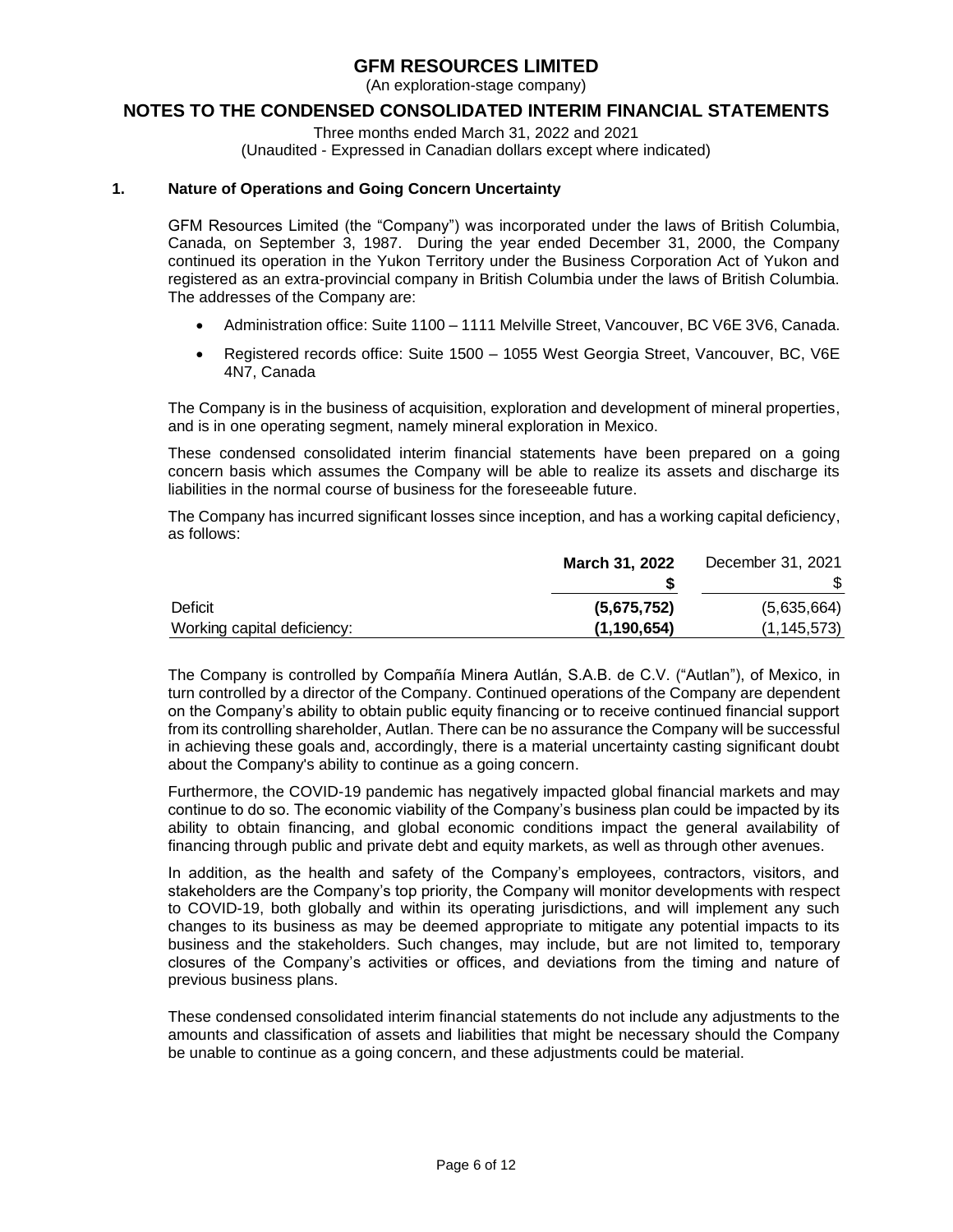(An exploration-stage company)

### **NOTES TO THE CONDENSED CONSOLIDATED INTERIM FINANCIAL STATEMENTS**

Three months ended March 31, 2022 and 2021

(Unaudited - Expressed in Canadian dollars except where indicated)

### **2. Basis of preparation**

(a) Statement of compliance

These condensed consolidated interim financial statements, including comparatives, have been prepared in accordance with International Accounting Standard 34, *Interim Financial Reporting* ("IAS 34"). These condensed consolidated interim financial statements do not include all of the information required for full annual consolidated financial statements and should be read in conjunction with the audited annual consolidated financial statements of the Company for the year ended December 31, 2021.

These condensed consolidated interim financial statements were approved by the Board of Directors for issue on May 19, 2022.

(b) Critical accounting estimates

The preparation of interim financial statements requires management to make judgements, estimates and assumptions that affect the application of accounting policies and the reported amounts of assets and liabilities, income and expenses. Actual results may differ from these estimates. In preparing these condensed interim consolidated financial statements, the significant judgements made by management in applying accounting policies and the key sources of estimation uncertainty were the same as those that applied to the consolidated financial statements for the year ended December 31, 2021.

### **3. Significant Accounting Policies**

The accounting policies followed for the preparation of these condensed consolidated interim financial statements are consistent with those described in the December 31, 2021, annual consolidated financial statements.

### **4. Accounts Receivable and Mexican Income Tax Prepayments**

|                             | <b>March 31, 2022</b> | December 31, 2021 |
|-----------------------------|-----------------------|-------------------|
|                             |                       |                   |
| Canadian GST receivable (i) | 1.217                 | 789               |

The company files its Goods and Services Tax (GST) returns with the Canada Revenue Agency on a quarterly schedule.

### **5. Accounts Payable and Accrued Liabilities**

The Company's accounts payable and accrued liabilities are as follows:

|                            | March 31, 2022 | December 31, 2021 |
|----------------------------|----------------|-------------------|
|                            |                |                   |
| Trade payables             | 1.659          | 316               |
| <b>Accrued liabilities</b> | 20.325         | 17.723            |
| Total                      | 21.984         | 18,039            |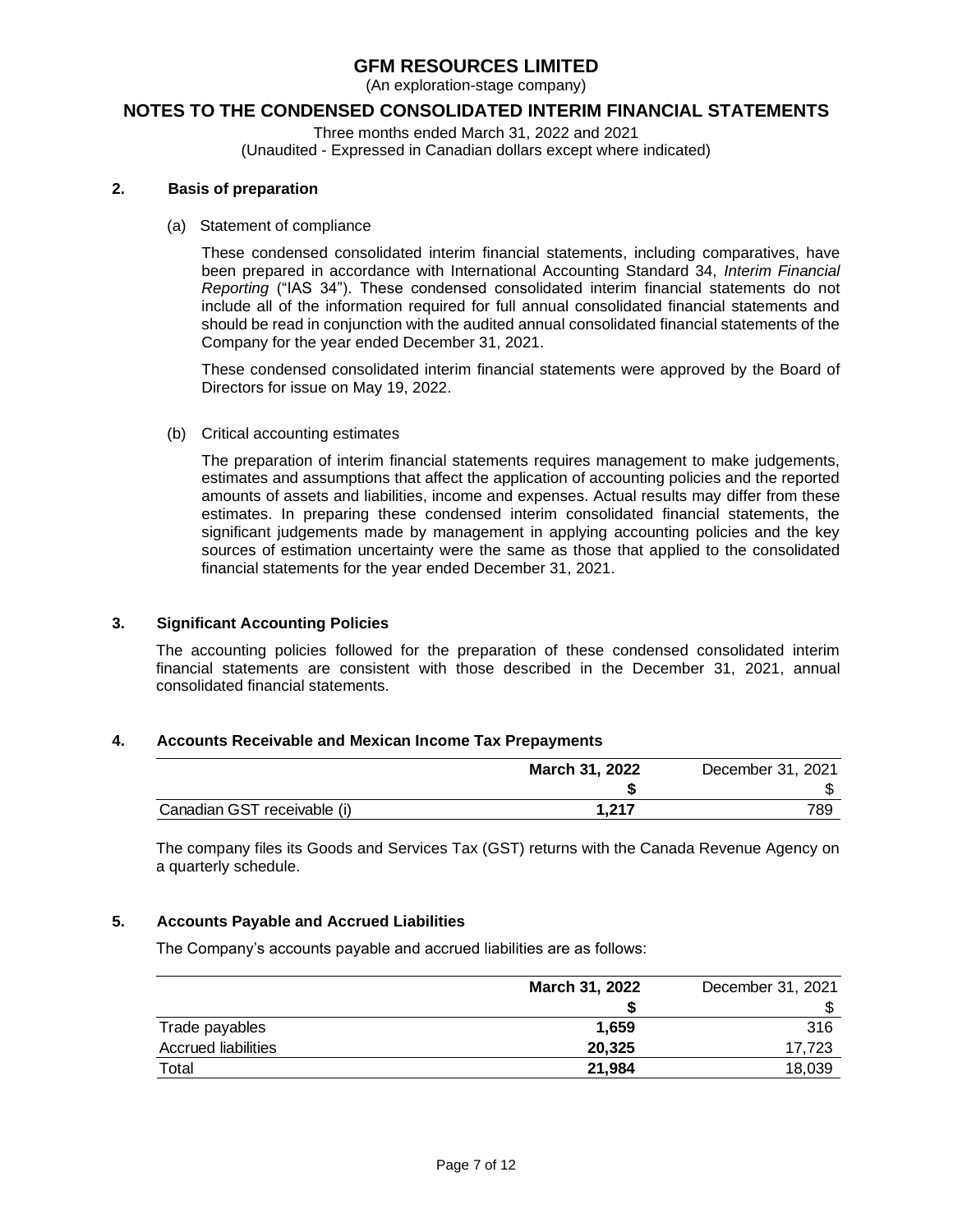(An exploration-stage company)

### **NOTES TO THE CONDENSED CONSOLIDATED INTERIM FINANCIAL STATEMENTS**

Three months ended March 31, 2022 and 2021 (Unaudited - Expressed in Canadian dollars except where indicated)

### **6. Loans with related party**

On November 17, 2017, the Company entered into a loan agreement (the "Loan Agreement) with Autlan (formerly with Metallorum Holdings, S.A.P.I. de C.V., which was acquired by Autlan in 2018), with effect from August 1, 2017. Under the terms of the Loan Agreement, Autlan would make available to the Company a line of credit in up to USD \$2,000,000 per year. Advances made under the Loan Agreement bear annual simple interest calculated on the London Interbank Offered Rate ("LIBOR") plus 2%, calculated daily on the outstanding balance. The principal outstanding, together with any accrued but unpaid interest will become due and payable on demand, but such demand shall not to be made unless the Company has sufficient funds to repay the loan. There are no convertibility features on this Loan Agreement. During the three months ended March 31, 2022, the weighted-average interest rate was 2.22% (2021 – 2.12%).

Also on November 17, 2017, Autlan entered into a separate loan agreement with the Subsidiary (the "Subsidiary Agreement"), with effect from August 1, 2017. Under the terms of the Subsidiary Agreement, Autlan would make available to the Subsidiary a line of credit in up to MXN \$40,000,000 (approximately USD \$2,000,000) per year. Advances made under the Subsidiary Agreement bear annual simple interest calculated on the Bank of Mexico's inter-bank loan rate (TIIE for its acronym in Spanish – *Tasa de Interés Interbancaria de Equilibrio*) plus 2%, calculated daily on the outstanding balance. The Subsidiary Agreement has a term of two years, which can be extended upon agreement of the parties. There are no convertibility features on this Subsidiary Agreement. During the three months ended March 31, 2022, the weighted-average interest rate was 8.01% (2021 – 6.37%).

|                             |           |         |            |           | Mexican<br><b>IVA</b> |           |
|-----------------------------|-----------|---------|------------|-----------|-----------------------|-----------|
|                             | Principal |         | Interest   |           | value-                | Total     |
|                             |           |         |            |           | added tax             |           |
|                             |           |         |            |           | (net)                 |           |
|                             |           | accrued | repaid     | net       |                       |           |
|                             | \$        | \$      | \$         | \$        | \$                    | \$        |
| Balance, December 31, 2020  | 917,963   | 107,058 | (85, 216)  | 21,842    | 2,574                 | 942,379   |
| Loan Agreement              | 89,166    | 3,301   | (5,800)    | (2, 499)  |                       | 86,667    |
| Subsidiary Agreement        |           | 5,444   | (15,951)   | (10, 507) | (2, 552)              | (13,059)  |
| Foreign exchange adjustment | (22, 301) | 126     | (313)      | (187)     | (22)                  | (22, 510) |
| Balance, March 31, 2021     | 984,828   | 115,929 | (107, 280) | 8,649     |                       | 993,477   |
| Loan Agreement              | 160,870   | 11,502  | (14, 939)  | (3, 437)  |                       | 157,433   |
| Subsidiary Agreement        |           | 17,275  | (10, 872)  | 6,403     | (1,740)               | 4,663     |
| Foreign exchange adjustment | 10,066    | (660)   | 990        | 330       | 3,652                 | 14,048    |
| Balance, December 31, 2021  | 1,155,764 | 144,046 | (132, 101) | 11,945    | 1,912                 | 1,169,621 |
| Loan Agreement              | 38,031    | 4,631   |            | 4,631     |                       | 42,662    |
| Subsidiary Agreement        |           | 6,780   | (11, 841)  | (5,061)   | (1,895)               | (6,956)   |
| Foreign exchange adjustment | (8, 344)  | 1,380   | (1, 432)   | (52)      | (17)                  | (8, 413)  |
| Balance, March 31, 2022     | 1,185,451 | 156,837 | (145, 374) | 11,463    |                       | 1,196,914 |

The following is a summary of the loans with Autlan:

During the three months ended March 31, 2022, the Company repaid to Autlan all of the remaining interest that was outstanding as at December 31, 2021.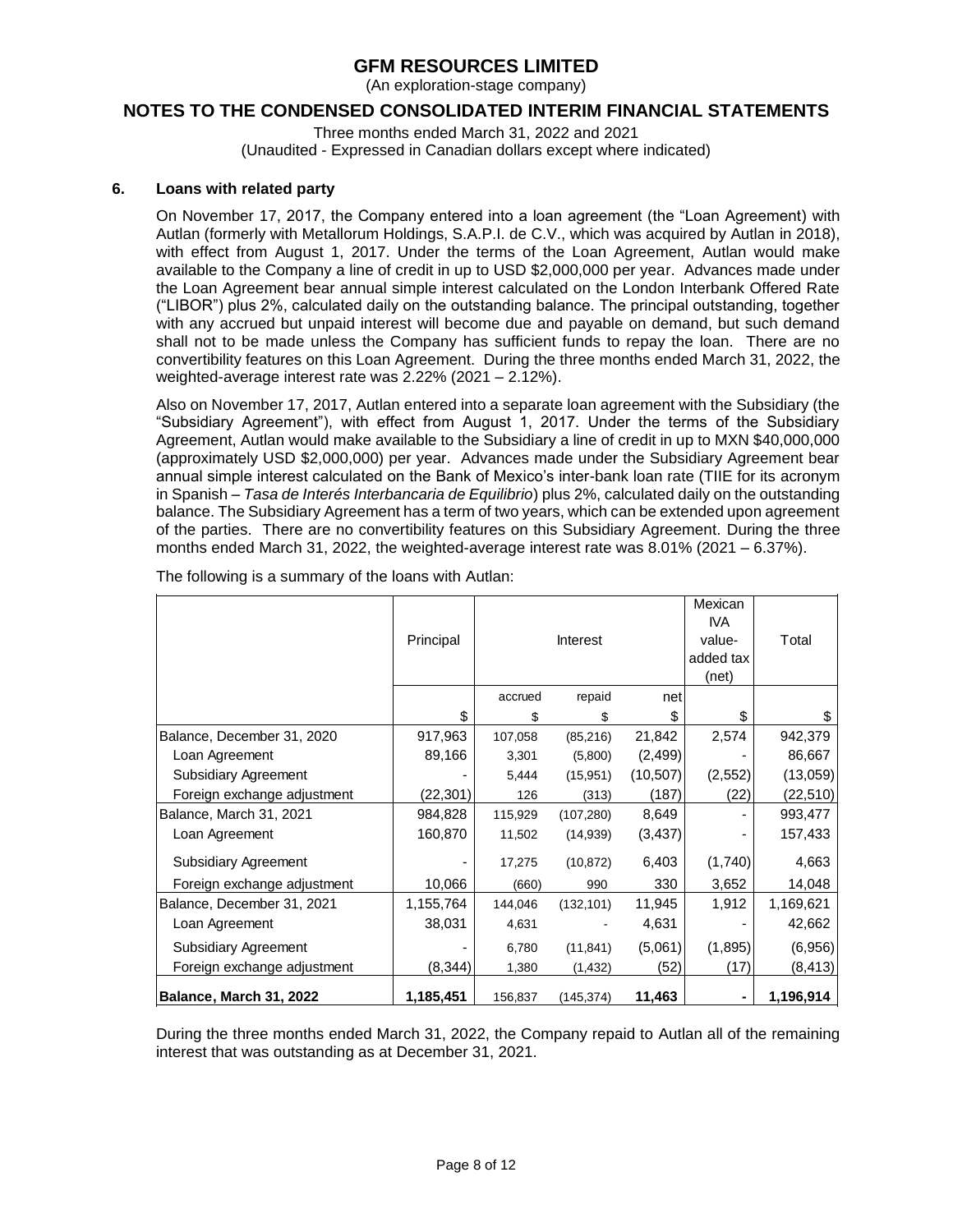(An exploration-stage company)

### **NOTES TO THE CONDENSED CONSOLIDATED INTERIM FINANCIAL STATEMENTS**

Three months ended March 31, 2022 and 2021

(Unaudited - Expressed in Canadian dollars except where indicated)

### **7. Share Capital**

#### a) Authorized capital

The Company is authorized to issue an unlimited number of common shares without par value. There are no restrictions on transfers.

### b) Issued and outstanding:

There were 19,085,071 common shares issued and outstanding as of March 31, 2022 and December 31, 2021. No common shares were issued during the three months ended March 31, 2022 or during the fiscal year ended December 31, 2021.

c) Warrants

There were no warrants outstanding as of March 31, 2022 (2021 – Nil).

### d) Stock options

On May 23, 2006, the Board of Directors approved the adoption of a new incentive stock option plan (the "Plan"), which was approved by the shareholders on June 29, 2006, and ratified by the shareholders at each subsequent annual general meeting of shareholders, including the one held on June 30, 2021. The Plan allows grants of options to a maximum of 10% of the issued and outstanding shares of the Company at any time.

As the Company is currently in the search for mineral property acquisition targets, the stock options granted to the consultants and other non-employees of the Company are to serve as incentive in that process. Therefore, a reliable estimate of the fair value of these options based on the equivalent fair market value of services rendered is very difficult to assess given the unique and varying nature of these services and the lack of comparable market information. Accordingly, the Company has measured share-based payments to non-employees based on the fair value of the equity instruments granted.

There were no stock options outstanding as of March 31, 2022 (2021 – Nil).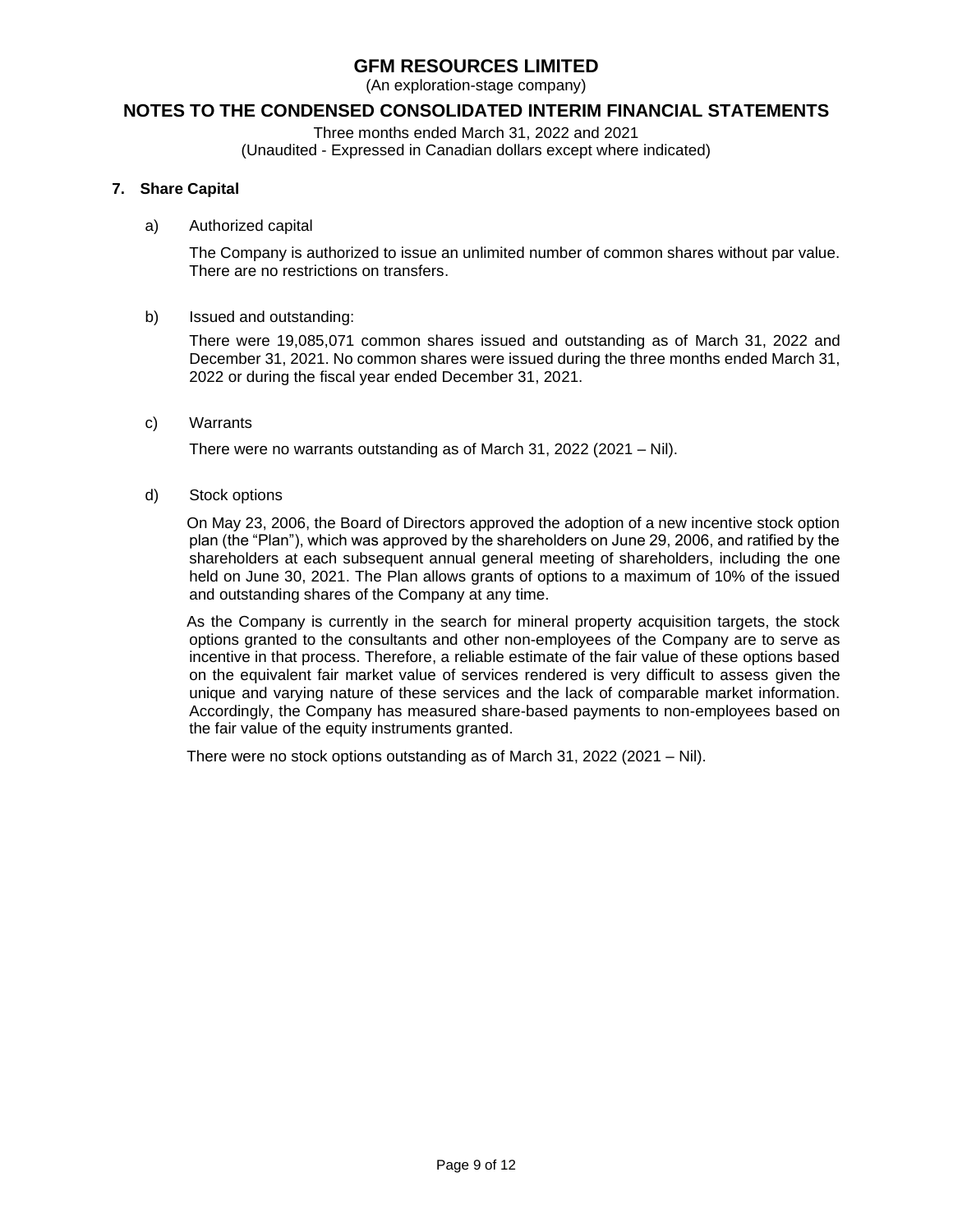(An exploration-stage company)

### **NOTES TO THE CONDENSED CONSOLIDATED INTERIM FINANCIAL STATEMENTS**

Three months ended March 31, 2022 and 2021

(Unaudited - Expressed in Canadian dollars except where indicated)

### **8. Related party transactions**

During the three months ended March 31, 2022 and 2021 the Company entered into the following transactions with related parties and incurred payments to key management personnel, which were in the normal course of operations.

| Three months ended March 31:                                                                      | 2022      | 2021   |
|---------------------------------------------------------------------------------------------------|-----------|--------|
|                                                                                                   | \$        | \$     |
| Management fees paid to a company controlled by<br>the Chief Financial Officer of the Company     | 15,000    | 15,000 |
| Director's fees                                                                                   | 6,000     | 6,000  |
| Advances pursuant to Loan Agreement (i)                                                           | 38,031    | 89,166 |
| Interest accrued on advances (i, ii)                                                              | 11,411    | 8,871  |
| Interest repaid on Loan Agreement and Subsidiary<br>Agreement (including Mexican value added tax) | (13, 736) |        |

 $(i)$  Pursuant to the Loan Agreement with Autlan (Note 6).

(ii) Pursuant to the Subsidiary Agreement with Autlan (Note 6).

The amounts and loans due to related parties are as follows:

| As at:                                                                                                     |           | March 31, 2022 December 31, 2021 |
|------------------------------------------------------------------------------------------------------------|-----------|----------------------------------|
|                                                                                                            |           | \$                               |
| Amounts owed to Autlan pursuant to Loan Agreement<br>(Note 6):                                             | 841,022   | 810,601                          |
| Amounts owed to Autlan by Subsidiary pursuant to<br>Subsidiary Agreement (Note 6):                         | 355,892   | 359,020                          |
| Management fees and reimbursable expenses owed<br>to a company controlled by an officer of the<br>Company: | 5,523     |                                  |
| Directors' fees owed to a company controlled by a<br>director of the Company:                              | 2,100     |                                  |
|                                                                                                            | 1,204,537 | 1,169,621                        |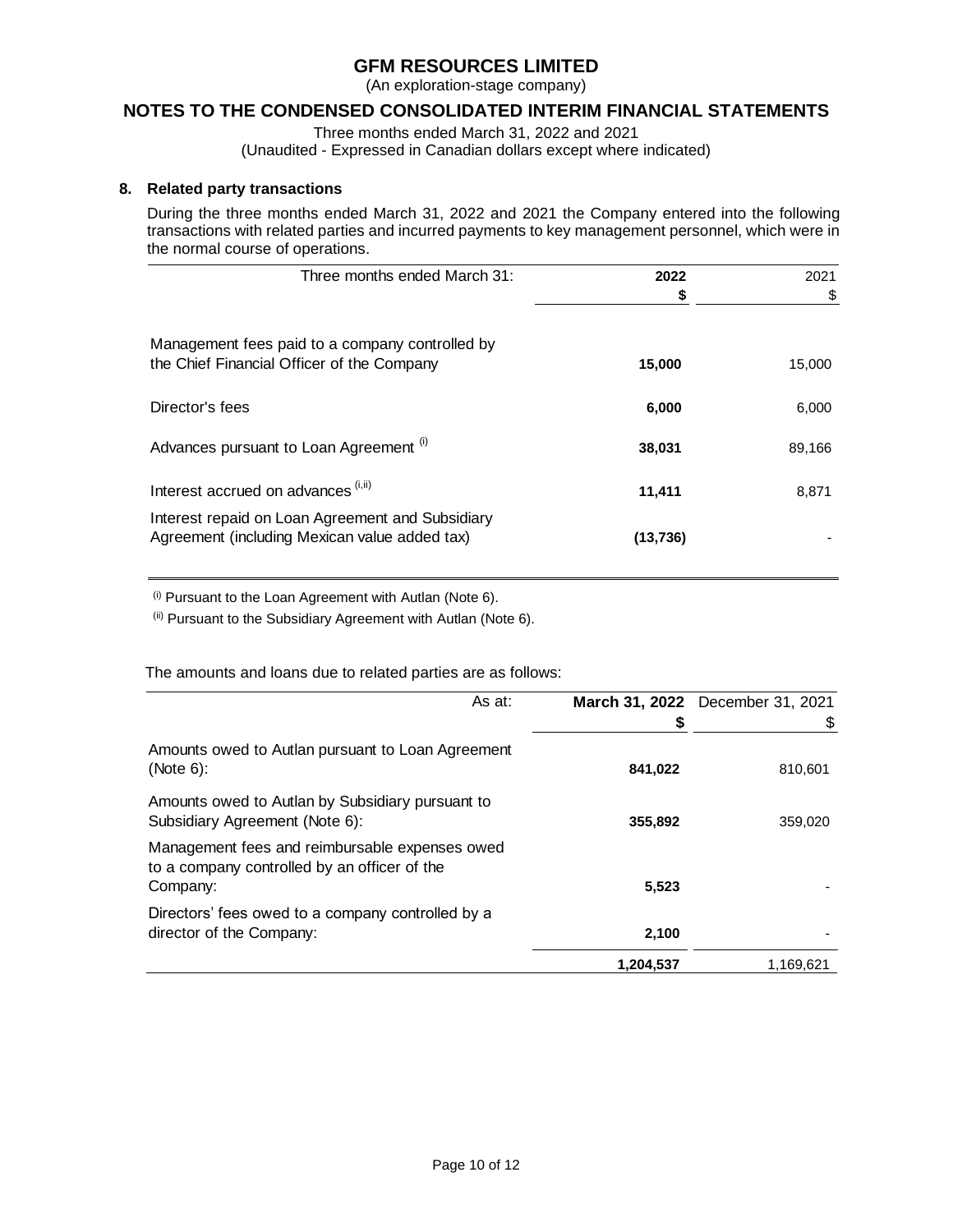(An exploration-stage company)

### **NOTES TO THE CONDENSED CONSOLIDATED INTERIM FINANCIAL STATEMENTS**

Three months ended March 31, 2022 and 2021

(Unaudited - Expressed in Canadian dollars except where indicated)

### **9. Property examination costs**

The Company holds title to three mineral concessions in the state of Durango, Mexico ("La Casita" group of concessions), for which it is paying the semi-annual concession maintenance fees.

During the year ended December 31, 2019, the Company issued a bid to the Mexican mining authorities for the potential acquisition of the Dany II concession in the state of Guanajuato, Mexico. The Company's majority shareholder, Autlan, owns other concessions in this area. While the bid was successful, the Mexican Ministry of Mines in Mexico has not issued the concession title. Furthermore, there is no assurance that the Mexican Ministry of Mines will extend issue new concession titles, in which case the Company would attempt to request a refund. If the title is issued, the Company will add this concession to its portfolio of properties for potential exploration.

The summary of property examination costs is as follows:

|                             | Prepaid amount                   |  | Expensed                    |       |  |
|-----------------------------|----------------------------------|--|-----------------------------|-------|--|
|                             | As at                            |  | Three months ended March 31 |       |  |
|                             | March 31, 2022 December 31, 2021 |  | 2022                        | 2021  |  |
|                             |                                  |  |                             |       |  |
| La Casita - concession fees | 6,995                            |  | 6.882                       | 6,457 |  |

The Company drew down on its Subsidiary Agreement for the above-mentioned payments.

### **10. Financial instruments**

With the adoption of IFRS 9, the Company has classified cash, accounts receivables, accounts payable and accrued liabilities, value-added tax payable, due to related parties and loans with related party at amortized cost. At present, the Company does not have any FVTPL or FVTOCI financial assets.

The Company's financial instruments are exposed to certain financial risks. The risk exposures and the impact on the Company's financial instruments are summarized below.

### *Currency Risk*

As at March 31, 2022, all of the Company's cash and cash equivalents were held either in Canadian dollars, US dollars or Mexican pesos. The Company incurs expenditures in Canada and Mexico, and as such is exposed to currency risk associated with these costs.

A change in the value of the Mexican peso by 10% relative to the Canadian dollar would affect the Company's working capital by approximately \$38,000 (March 31, 2021 - \$36,000; December 31, 2021 - \$38,000), and its net loss for the period by approximately \$2,000 (2021 - \$2,000).

#### *Interest rate and credit risk*

The Company has cash balances and significant debt owed to a majority shareholder. The Company periodically monitors the investments it makes and is satisfied with the credit ratings of its banks.

The Company is not exposed to interest rate risk, as its convertible loan instrument is subject to fixed interest rates. The Company exposed to interest rate risk on its loans with a related party as detailed in Note 6. A change 1% change in interest rate would affect the interest by approximately \$4.600 based on the principal outstanding as at March 31, 2022.

### *Liquidity risk*

The Company will depend on the advances provided by Autlan through the Loan Agreement and the Subsidiary Agreement (Note 6). The liquidity risk relates to the low cash position and the dependence on these advances. See Note 1 for further discussion regarding liquidity risks